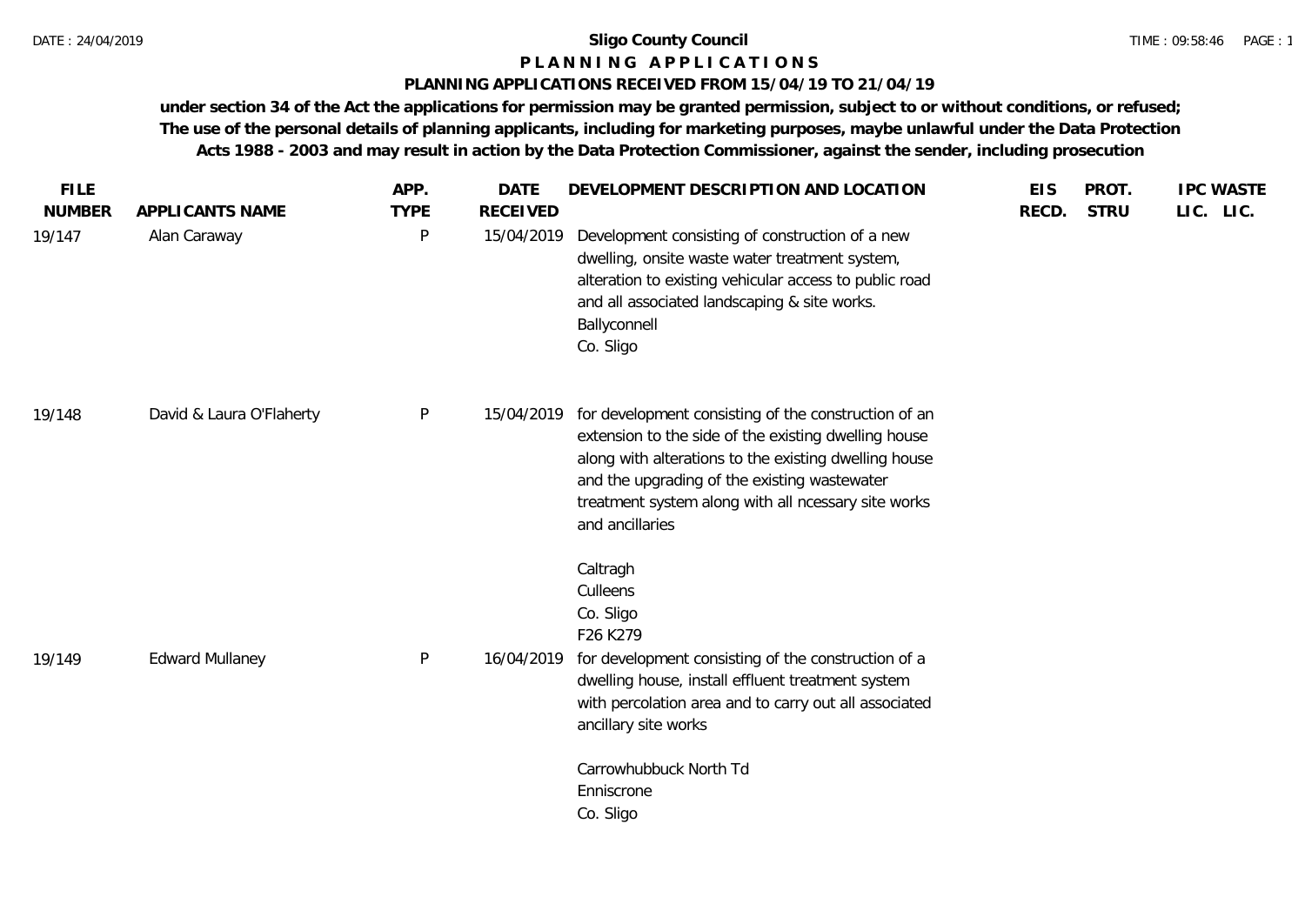#### **P L A N N I N G A P P L I C A T I O N S**

#### **PLANNING APPLICATIONS RECEIVED FROM 15/04/19 TO 21/04/19**

**under section 34 of the Act the applications for permission may be granted permission, subject to or without conditions, or refused; The use of the personal details of planning applicants, including for marketing purposes, maybe unlawful under the Data Protection Acts 1988 - 2003 and may result in action by the Data Protection Commissioner, against the sender, including prosecution**

| <b>FILE</b>   |                         | APP.         | DATE            | DEVELOPMENT DESCRIPTION AND LOCATION                                                                                                                                                                                                                                                                  | <b>EIS</b> | PROT.       | <b>IPC WASTE</b> |
|---------------|-------------------------|--------------|-----------------|-------------------------------------------------------------------------------------------------------------------------------------------------------------------------------------------------------------------------------------------------------------------------------------------------------|------------|-------------|------------------|
| <b>NUMBER</b> | APPLICANTS NAME         | <b>TYPE</b>  | <b>RECEIVED</b> |                                                                                                                                                                                                                                                                                                       | RECD.      | <b>STRU</b> | LIC. LIC.        |
| 19/150        | Vincent Malee           | $\mathsf{R}$ | 16/04/2019      | for development consisting of retention for a natural<br>slate roof finish in lieu of a non-original thatched<br>roof finish and the installation of 4 no. roof windows<br>(two on the front elevation and two on the rear<br>elevation)                                                              |            |             |                  |
|               |                         |              |                 | Larkhill<br>Beltra<br>Co. Sligo                                                                                                                                                                                                                                                                       |            |             |                  |
| 19/151        | <b>ESB Telecoms Ltd</b> | $\sf P$      | 17/04/2019      | for development consisting of the construction of a<br>24 metre high free standing lattice communication<br>structure and its associated antennae communication<br>dishes and ground equipment, with associated<br>ground-mounted equipment cabinets within a 2.4m<br>high palisade fence compound at |            |             |                  |
|               |                         |              |                 | ESB's Oakfield 38kv Substation<br>Townland of Oakfield<br>Co. Sligo                                                                                                                                                                                                                                   |            |             |                  |
|               |                         |              |                 |                                                                                                                                                                                                                                                                                                       |            |             |                  |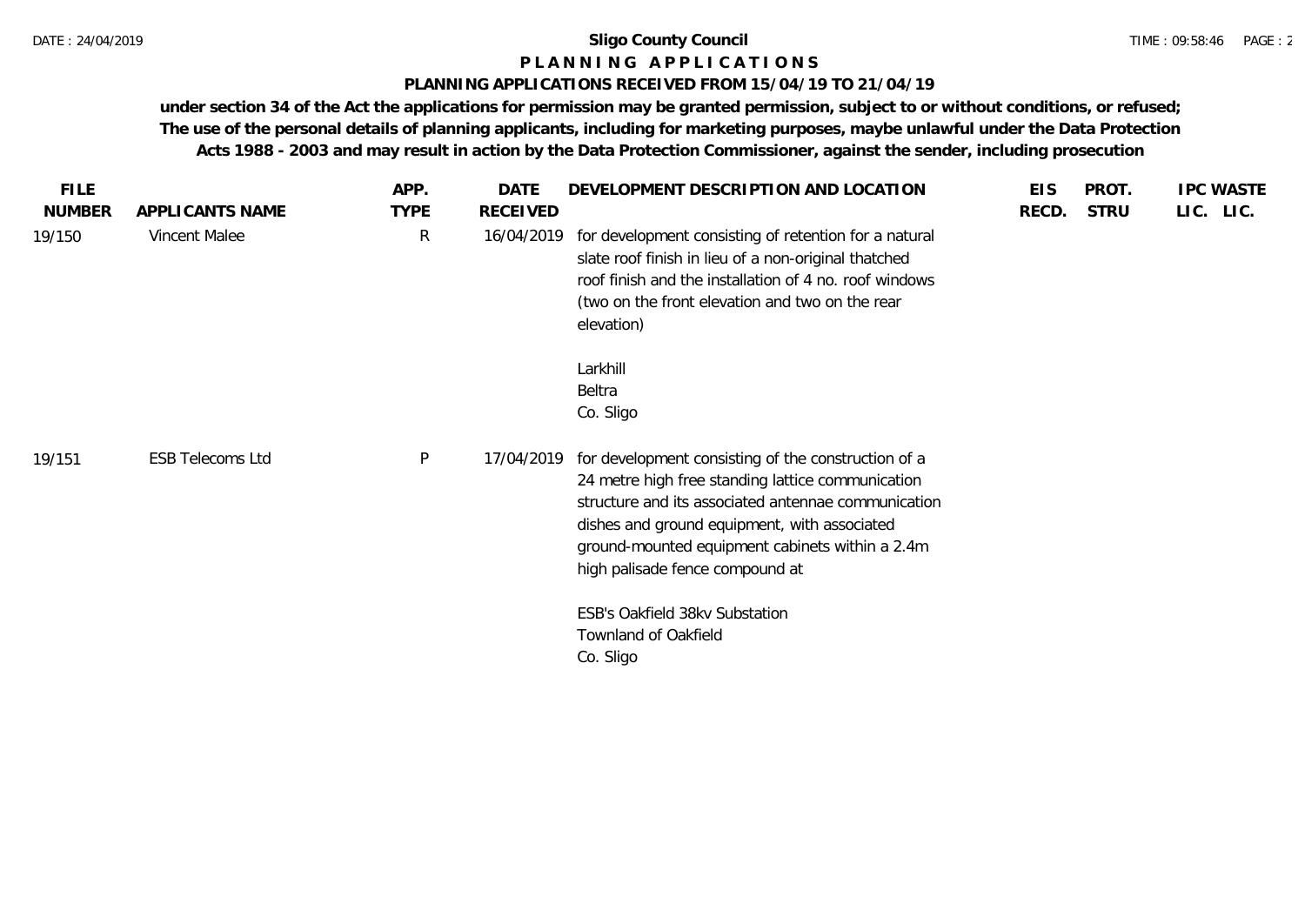#### **P L A N N I N G A P P L I C A T I O N S**

#### **PLANNING APPLICATIONS RECEIVED FROM 15/04/19 TO 21/04/19**

**under section 34 of the Act the applications for permission may be granted permission, subject to or without conditions, or refused; The use of the personal details of planning applicants, including for marketing purposes, maybe unlawful under the Data Protection Acts 1988 - 2003 and may result in action by the Data Protection Commissioner, against the sender, including prosecution**

| <b>FILE</b>   |                         | APP.        | <b>DATE</b> | DEVELOPMENT DESCRIPTION AND LOCATION                                                                                                                                                                                                                                                                                                                                                                    | <b>EIS</b> | PROT.       | <b>IPC WASTE</b> |
|---------------|-------------------------|-------------|-------------|---------------------------------------------------------------------------------------------------------------------------------------------------------------------------------------------------------------------------------------------------------------------------------------------------------------------------------------------------------------------------------------------------------|------------|-------------|------------------|
| <b>NUMBER</b> | APPLICANTS NAME         | <b>TYPE</b> | RECEIVED    |                                                                                                                                                                                                                                                                                                                                                                                                         | RECD.      | <b>STRU</b> | LIC. LIC.        |
| 19/152        | <b>ESB Telecoms Ltd</b> | P           | 17/04/2019  | for development consisting of the construction of a<br>20 metre high free standing monopole<br>communication structure and its associated<br>antennae, communication dishes and ground<br>equipment, with associated ground-mounted<br>equipment cabinets within a 2.4m high palisade<br>fence compound                                                                                                 |            |             |                  |
| 19/153        | Owen McLean             | P           | 17/04/2019  | ESB's Collooney 38kv Substation<br>R290<br>Townland of Rathrippon<br>Co. Sligo<br>for development consisting of 1. Demolition of<br>existing stone cottage. 2. To construct a single<br>storey dwelling house and to the installation of a<br>waste water treatment plant with percolation areas<br>and carrying out all other associated site and ground<br>works, all within the confines of the site |            |             |                  |
|               |                         |             |             | Glennagoolagh<br>Ballisadare<br>Co. Sligo                                                                                                                                                                                                                                                                                                                                                               |            |             |                  |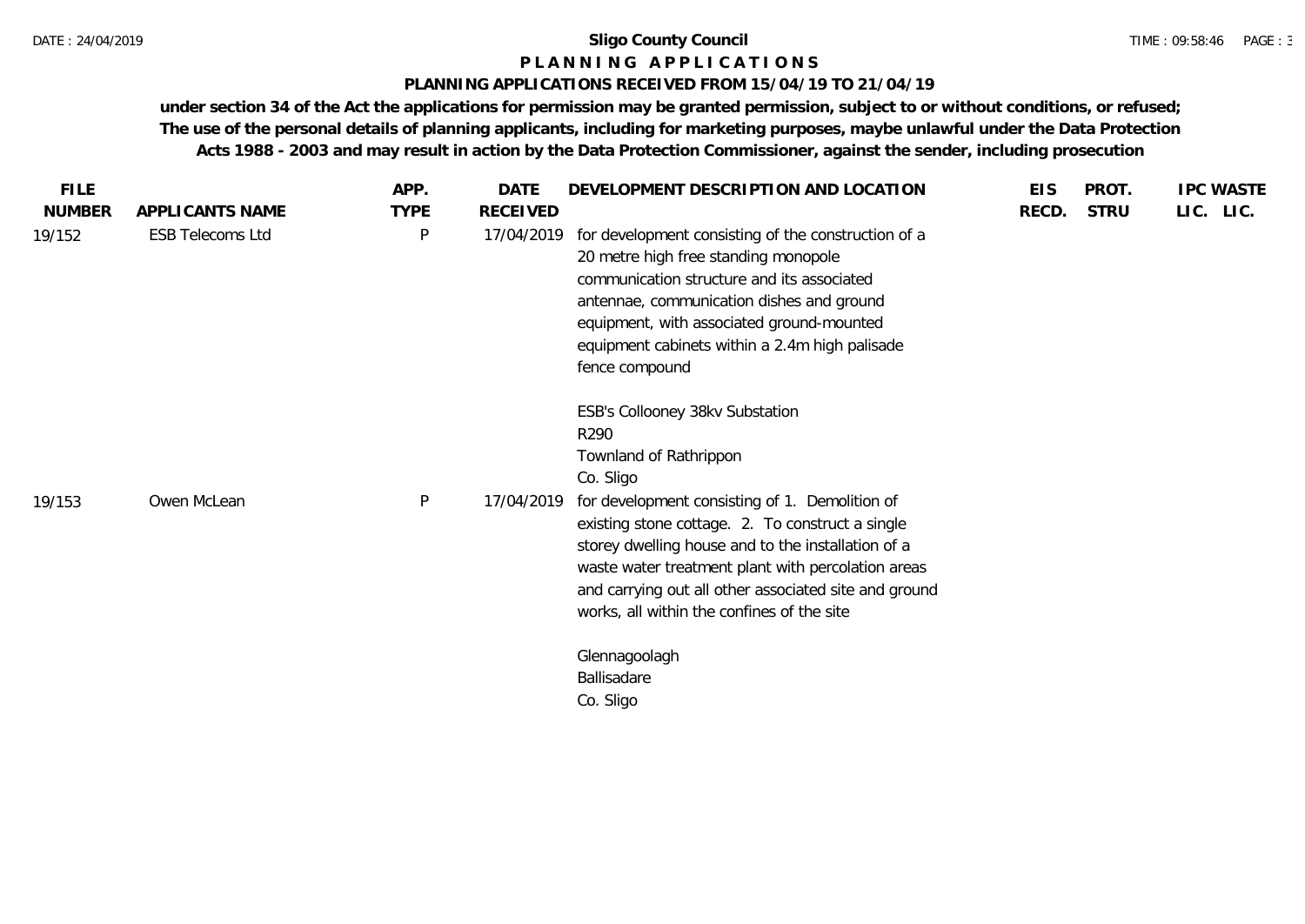## **P L A N N I N G A P P L I C A T I O N S**

#### **PLANNING APPLICATIONS RECEIVED FROM 15/04/19 TO 21/04/19**

**under section 34 of the Act the applications for permission may be granted permission, subject to or without conditions, or refused; The use of the personal details of planning applicants, including for marketing purposes, maybe unlawful under the Data Protection Acts 1988 - 2003 and may result in action by the Data Protection Commissioner, against the sender, including prosecution**

| <b>FILE</b>   |                 | APP.        | <b>DATE</b>     | DEVELOPMENT DESCRIPTION AND LOCATION                                                                                                                                          | <b>EIS</b> | PROT.       | <b>IPC WASTE</b> |
|---------------|-----------------|-------------|-----------------|-------------------------------------------------------------------------------------------------------------------------------------------------------------------------------|------------|-------------|------------------|
| <b>NUMBER</b> | APPLICANTS NAME | <b>TYPE</b> | <b>RECEIVED</b> |                                                                                                                                                                               | RECD.      | <b>STRU</b> | LIC. LIC.        |
| 19/154        | Thomas Kelly    | R           | 17/04/2019      | for development consisting of the retention of 4<br>number commercial units which shall be used for<br>light commercial type business usage                                   |            |             |                  |
|               |                 |             |                 | Ballydawley<br>Ballygawley<br>Co. Sligo                                                                                                                                       |            |             |                  |
| 19/155        | Nollag O'Reilly | P           | 18/04/2019      | for development consisting of the construction of 1<br>no. double glazed frosted window in the gable wall<br>at second floor level of the existing end of terrace<br>dwelling |            |             |                  |
|               |                 |             |                 | 32 Clara Court<br>Strandhill Road                                                                                                                                             |            |             |                  |
|               |                 |             |                 | Sligo<br>F91 D54F                                                                                                                                                             |            |             |                  |
|               | Total: 9        |             |                 |                                                                                                                                                                               |            |             |                  |
|               |                 |             |                 |                                                                                                                                                                               |            |             |                  |

\*\*\* END OF REPORT \*\*\*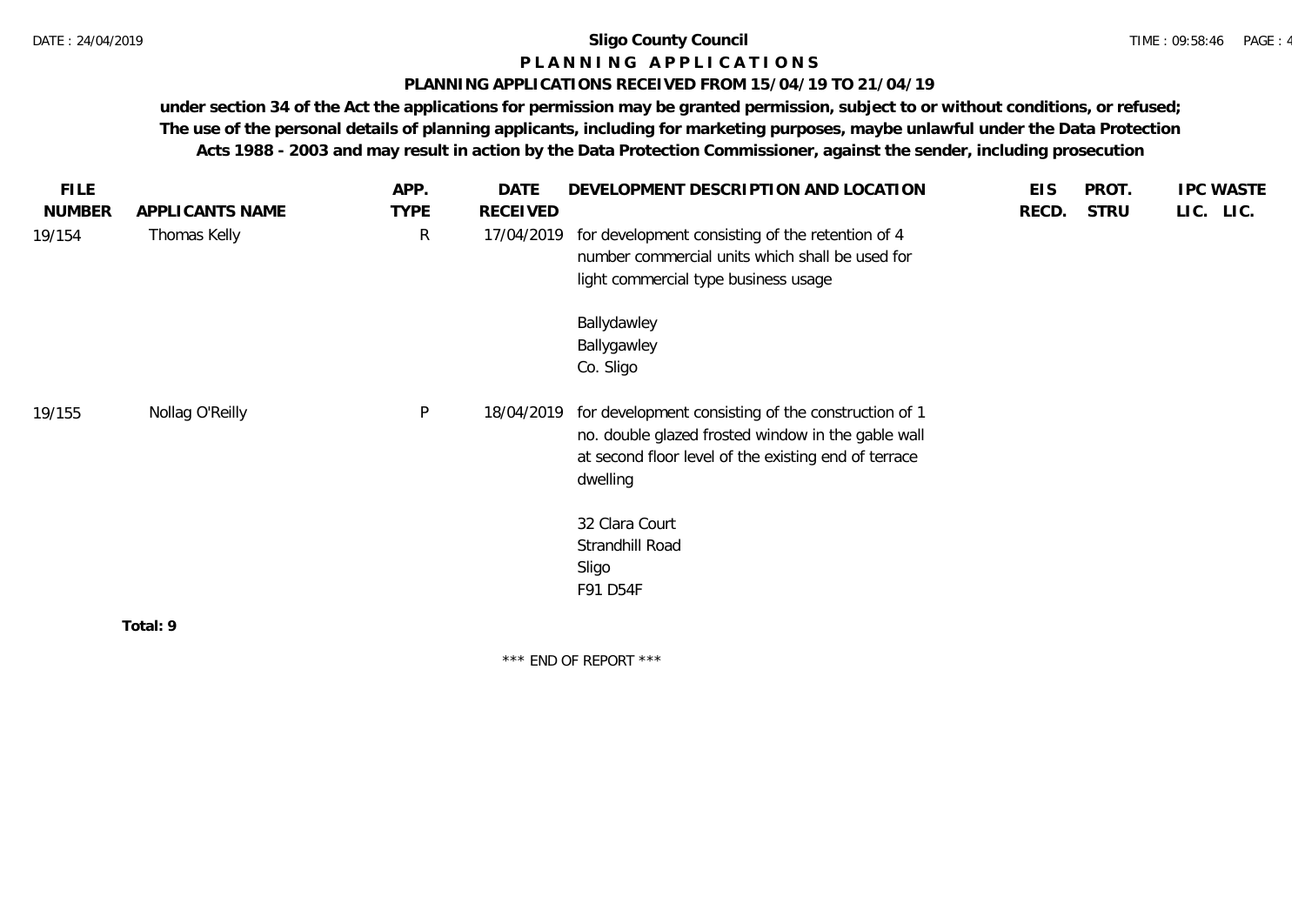# **P L A N N I N G A P P L I C A T I O N S**

## **PLANNING APPLICATIONS GRANTED FROM 15/04/2019 TO 21/04/2019**

**in deciding a planning application the planning authority, in accordance with section 34(3) of the Act, has had regard to submissions or observations recieved in accordance with these Regulations;**

**The use of the personal details of planning applicants, including for marketing purposes, maybe unlawful under the Data Protection Acts 1988 - 2003 and may result in action by the Data Protection Commissioner, against the sender, including prosecution.**

| <b>FILE</b>   |                          | APP.        | <b>DATE</b> |                                                                                                                                                                                                                                                                | M.O.        | M.O.          |
|---------------|--------------------------|-------------|-------------|----------------------------------------------------------------------------------------------------------------------------------------------------------------------------------------------------------------------------------------------------------------|-------------|---------------|
| <b>NUMBER</b> | APPLICANTS NAME          | <b>TYPE</b> | RECEIVED    | DEVELOPMENT DESCRIPTION AND LOCATION                                                                                                                                                                                                                           | <b>DATE</b> | <b>NUMBER</b> |
| 19/25         | Cian Kilfeather          | P           | 30/01/2019  | Development consisting of the construction of an<br>extension to residential unit which is within the curtilage<br>of existing dwelling house                                                                                                                  | 18/04/2019  | P168/19       |
|               |                          |             |             | Grange North<br>Knocknahur<br>Co Sligo                                                                                                                                                                                                                         |             |               |
| 19/67         | Justin Kelleher          | P           | 01/03/2019  | Development consisting of a single storey extension to<br>the rear of the existing house, all associated site works<br>and retention consisting of a detached single storey<br>garage.<br>Finnure<br>Dromard<br>Co. Sligo                                      | 17/04/2019  | P164/19       |
| 19/70         | Garry & Michelle Mullane | P           | 04/03/2019  | Development consisting of construction of a single storey<br>extension to the rear and side of existing dwelling house<br>with alterations to existing porch and bay window with<br>all associated site works.<br>Cartrontaylor,<br>Ballintogher,<br>Co. Sligo | 17/04/2019  | P161/19       |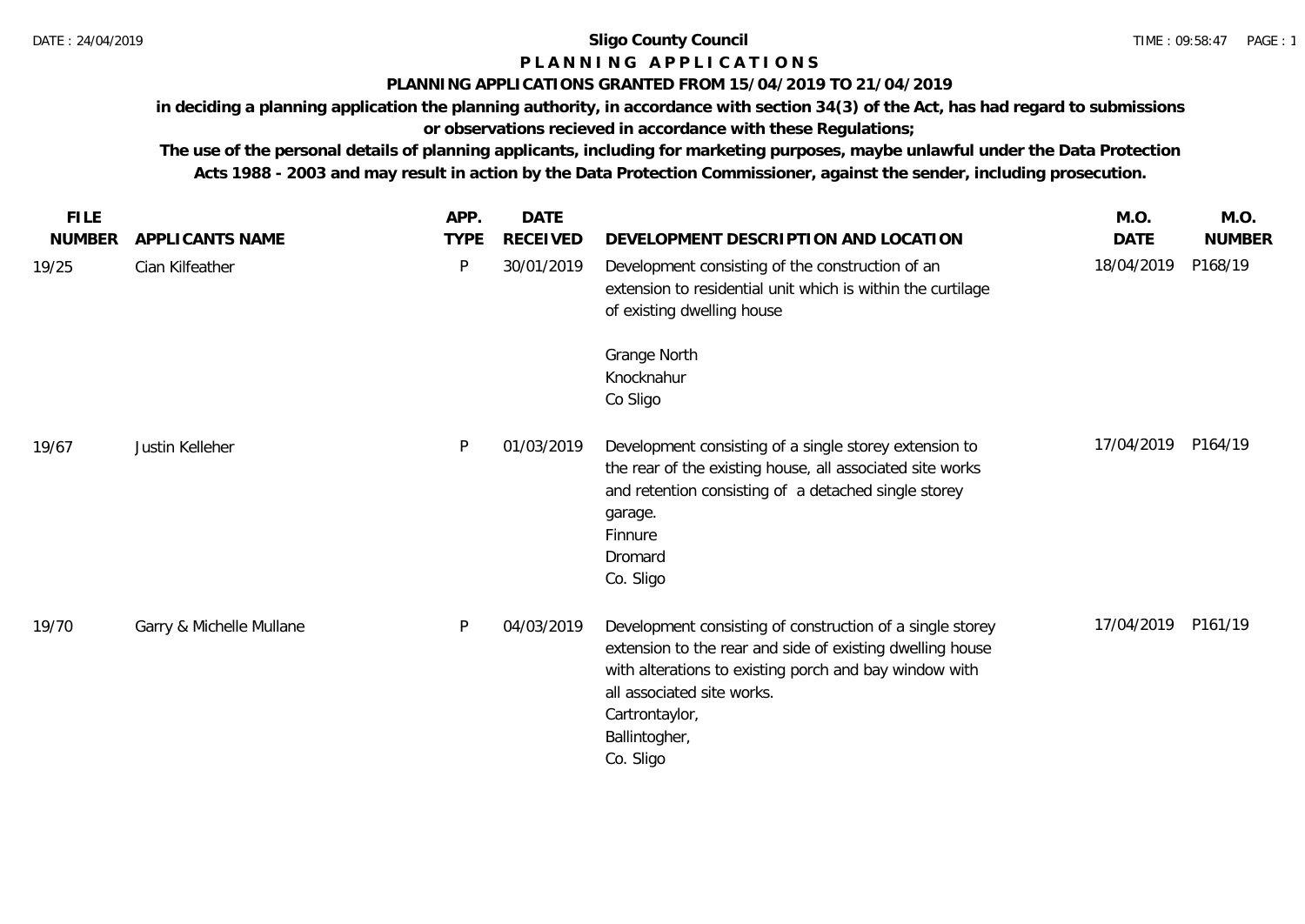## **P L A N N I N G A P P L I C A T I O N S**

#### **PLANNING APPLICATIONS GRANTED FROM 15/04/2019 TO 21/04/2019**

**in deciding a planning application the planning authority, in accordance with section 34(3) of the Act, has had regard to submissions or observations recieved in accordance with these Regulations;**

**The use of the personal details of planning applicants, including for marketing purposes, maybe unlawful under the Data Protection Acts 1988 - 2003 and may result in action by the Data Protection Commissioner, against the sender, including prosecution.**

| <b>FILE</b>   |                  | APP.        | <b>DATE</b>     |                                                                                                                                                                                                                                                                                                                                                   | M.O.               | M.O.          |
|---------------|------------------|-------------|-----------------|---------------------------------------------------------------------------------------------------------------------------------------------------------------------------------------------------------------------------------------------------------------------------------------------------------------------------------------------------|--------------------|---------------|
| <b>NUMBER</b> | APPLICANTS NAME  | <b>TYPE</b> | <b>RECEIVED</b> | DEVELOPMENT DESCRIPTION AND LOCATION                                                                                                                                                                                                                                                                                                              | <b>DATE</b>        | <b>NUMBER</b> |
| 19/72         | Coillte Teoranta | P           | 05/03/2019      | development consisting of construction of a new forestry<br>road entrance including all associated site works.<br>Cullagh More<br>Carney<br>Co. Sligo                                                                                                                                                                                             | 17/04/2019         | P162/19       |
| 19/77         | Ciaran McGill    | R           | 06/03/2019      | for development consisting of the retention of a<br>conservatory as constructed to the side of dwelling<br>house; revised / enlarged application site boundaries to<br>that permitted under PL 99/879; road boundary set back<br>and as constructed of Hallmark Walling in lieu of natural<br>stone wall permitted under PL 99/879<br>Branchfield | 16/04/2019         | P166/19       |
|               |                  |             |                 | Ballymote<br>Co. Sligo                                                                                                                                                                                                                                                                                                                            |                    |               |
| 19/79         | James Cawley     | P           | 07/03/2019      | for development consisting of the construction of<br>extensions to East and West gables of dwelling,<br>alterations to elevations and associated siteworks at<br>Drinaghan<br>Knocknarea<br>Co. Sligo                                                                                                                                             | 18/04/2019 P169/19 |               |
|               |                  |             |                 |                                                                                                                                                                                                                                                                                                                                                   |                    |               |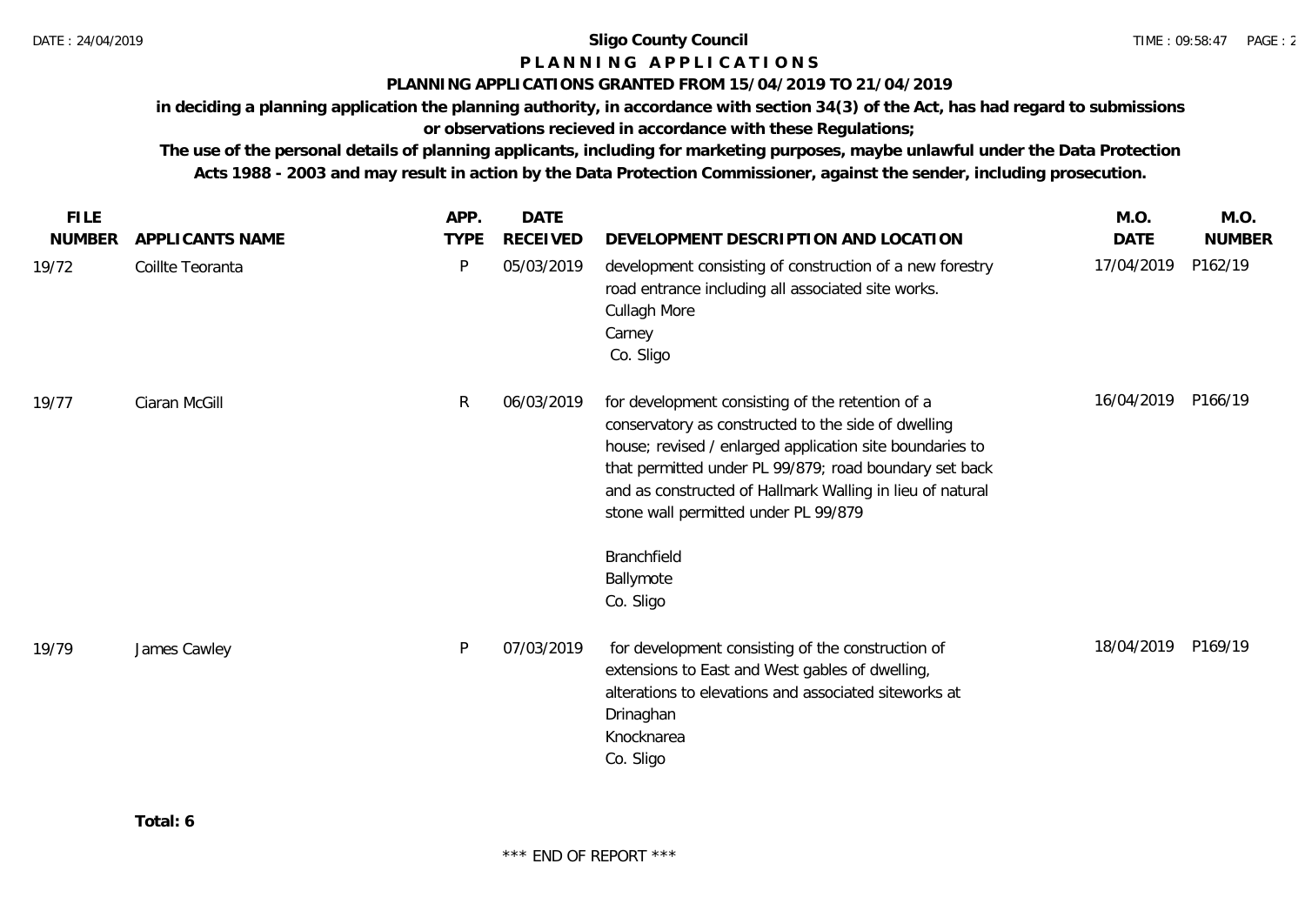## **P L A N N I N G A P P L I C A T I O N S**

#### **PLANNING APPLICATIONS REFUSED FROM 15/04/2019 TO 21/04/2019**

**in deciding a planning application the planning authority, in accordance with section 34(3) of the Act, has had regard to submissions or observations recieved in accordance with these Regulations;**

**The use of the personal details of planning applicants, including for marketing purposes, maybe unlawful under the Data Protection Acts 1988 - 2003 and may result in action by the Data Protection Commissioner, against the sender, including prosecution.**

| <b>FILE</b>   |                                                     | A DE | $\sim$ $\sim$ $\sim$<br>DA I | <b>ENT DESCRIPTION AND</b><br>$\cap$ nn.<br>)E\/F<br>. JIEN L<br>பட | IVI.U       | IVI.U         |
|---------------|-----------------------------------------------------|------|------------------------------|---------------------------------------------------------------------|-------------|---------------|
| <b>NUMBER</b> | <b>ANTS NAME</b><br>A DDI<br>$\sqrt{2}$<br>CAN<br>u | TVDL | ◡⊢                           | <b>OCATION</b>                                                      | <b>DATF</b> | <b>NUMBER</b> |

/

**Total: 0**

\*\*\* END OF REPORT \*\*\*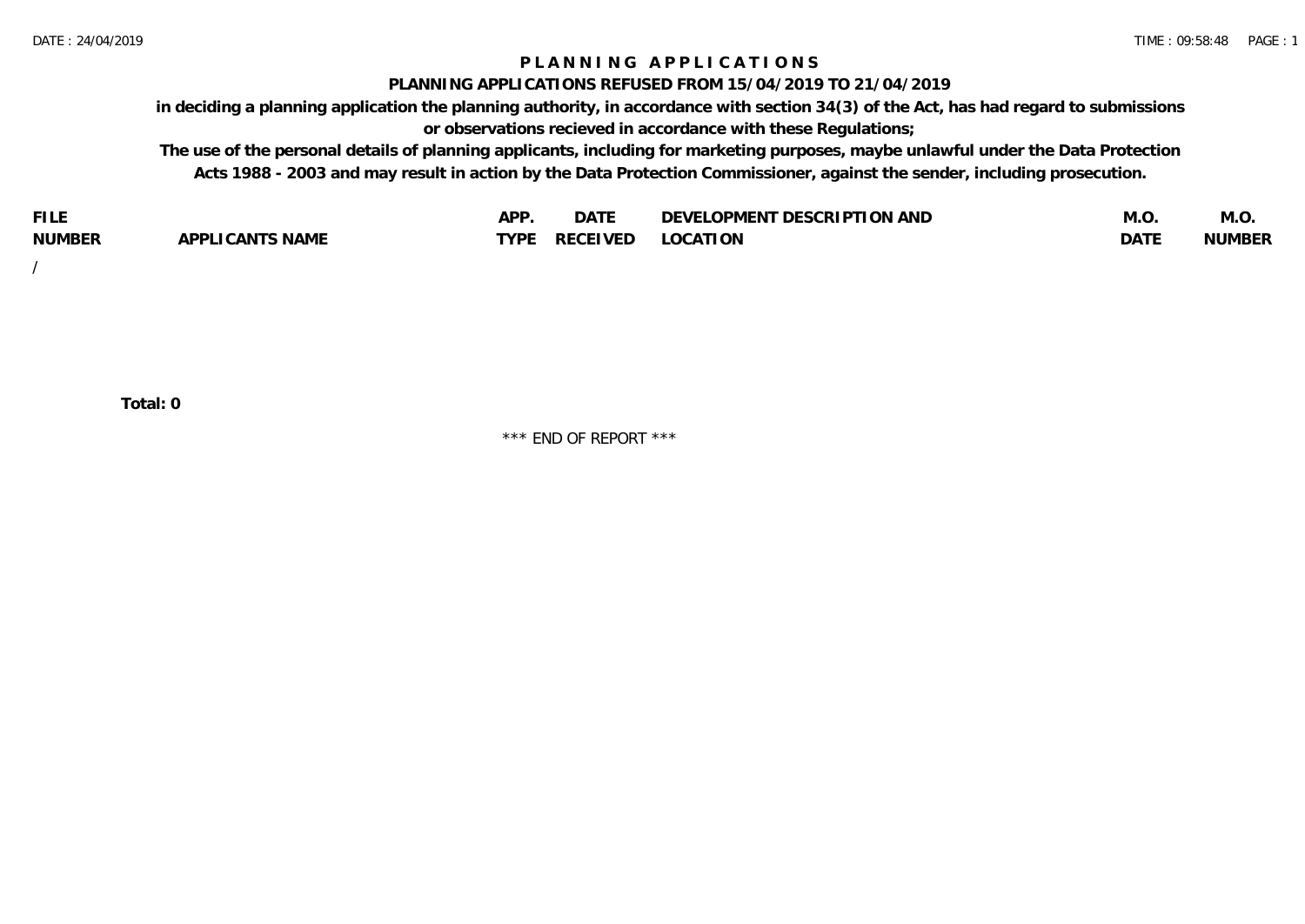## **A N B O R D P L E A N A L A APPEAL DECISIONS NOTIFIED FROM 15/04/2019 TO 21/04/2019**

| <b>FILE</b> | APPLICANTS NAME<br>NUMBER AND ADDRESS | APP.<br><b>TYPE</b> | <b>DECISON</b><br>DATE | L.A.<br>DEC. | DEVELOPMENT DESCRIPTION AND LOCATION | B.P.<br>DEC. DATE | <b>DECISION</b> |
|-------------|---------------------------------------|---------------------|------------------------|--------------|--------------------------------------|-------------------|-----------------|
|             | Total:                                | 0                   |                        |              |                                      |                   |                 |

**\*\*\*\*\*\*\*\*\*\*\*\* END OF REPORT \*\*\*\*\*\*\*\*\*\*\*\***